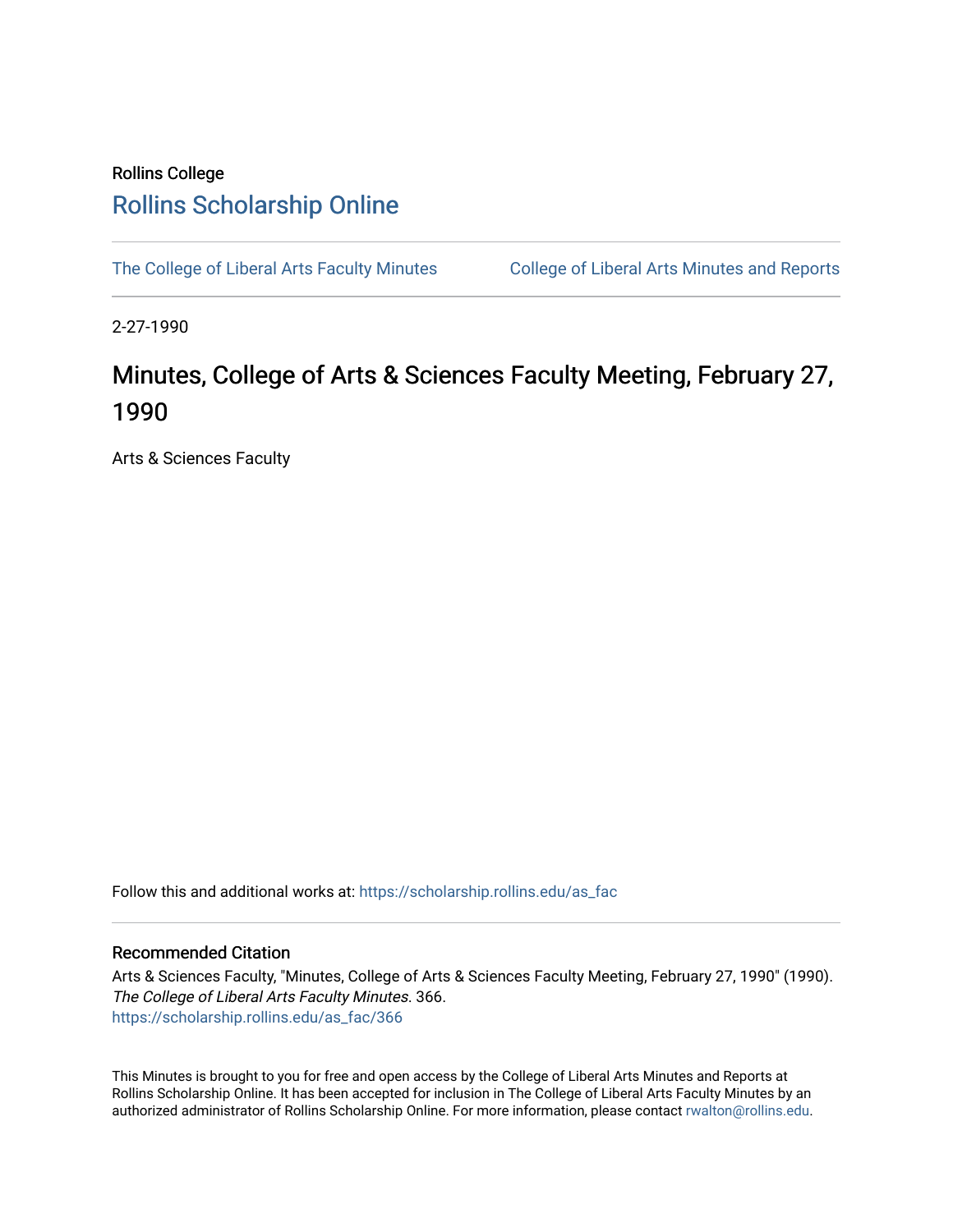To: Faculty of Arts and Sciences

**Faculty Meeting** 

**Tuesday, February 27, 1990** 

**12:25 P.M.** 

**Galloway Room** 

#### AGENDA

I. Call to Order

II. Minutes

III. President's Report (President Seymour)

IV. Unfinished Business

A. Griffin Motion on Financial Aid (Copies will be available at the meeting.)

V. New Business

A. Rethinking Committees

- 1. Bob Smither
- 2. Greg Gardner
- 3. Charles Edmondson

VI. Other Business

VII. Adjournment

**Beginning at noon, lunch will be available outside the Galloway Room for a nominal price.**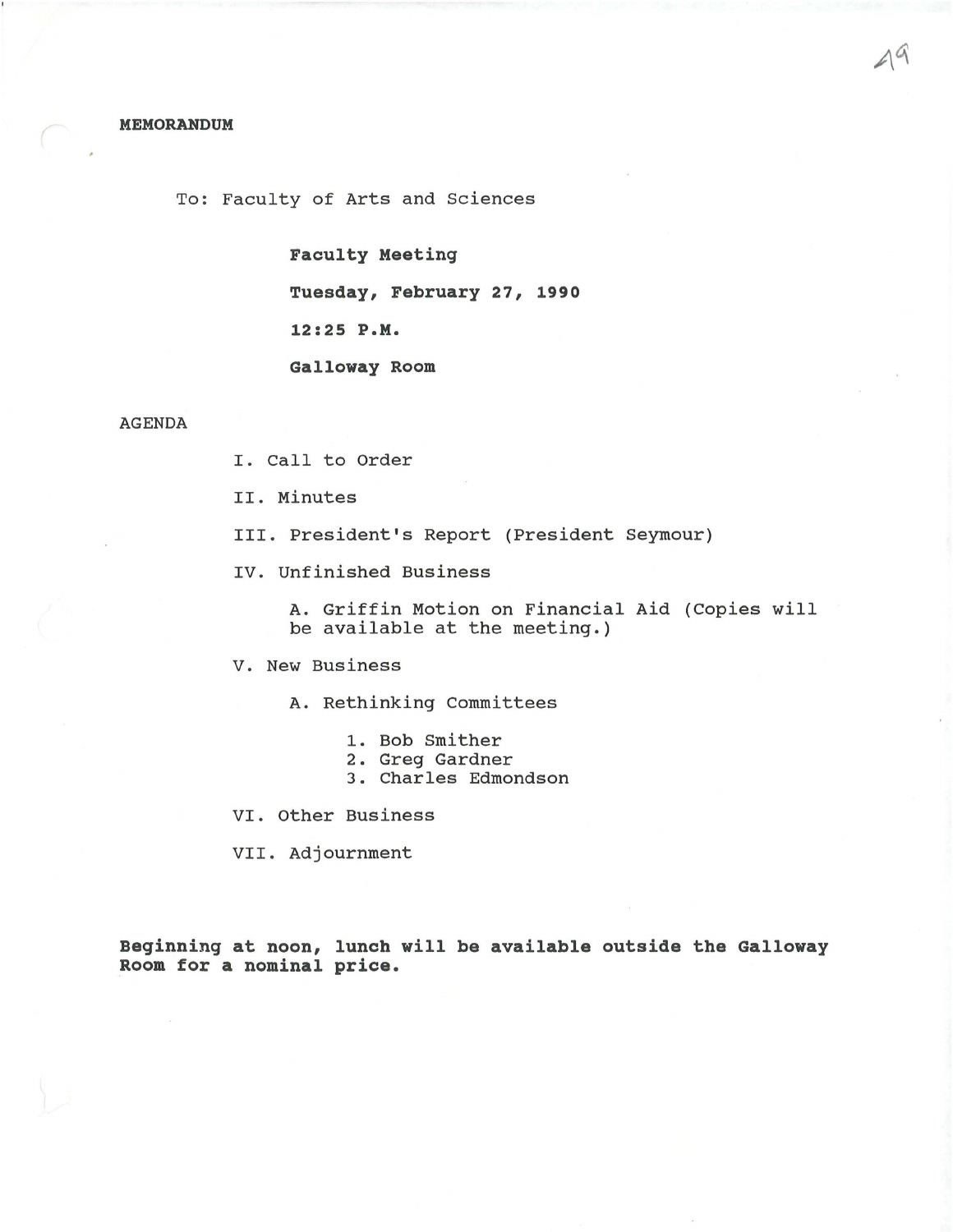March 30, 1990

#### **MEMORANDUM**

From: T. Cook  $\cancel{\text{TC}}$ Department of Philosophy and Religion

To: Sockie O'Sullivan, Chair of the Faculty

Subject: Attached minutes and upcoming meeting

#### Sockie:

Here are the minutes of the February meeting, submitted with hopes that they are satisfactory and with apologies for their lateness. Let me know if you want or need changes made. (I have the good fortune of not having done much of this sort of thing),

If I were a more paranoid person, I would think that there was a conspiracy afoot to keep me from attending meetings of the Steering Committee . After duly arranging to attend the next one on Tuesday, April 3, I am now informed that it will not happen until Thursday, April 5. Unfortunately, on April 5 I will be in Oxford, Ohio (of all places) reading a paper at a conference and hence will miss yet another meeting. Not that I had anything specific to. offer, but it would have been nice to have made it to at least one meeting this semester. Please advise regarding the likely date of the next one.

Let me know if there is anything I need to know, or if anything needs to be different on the attached minutes.